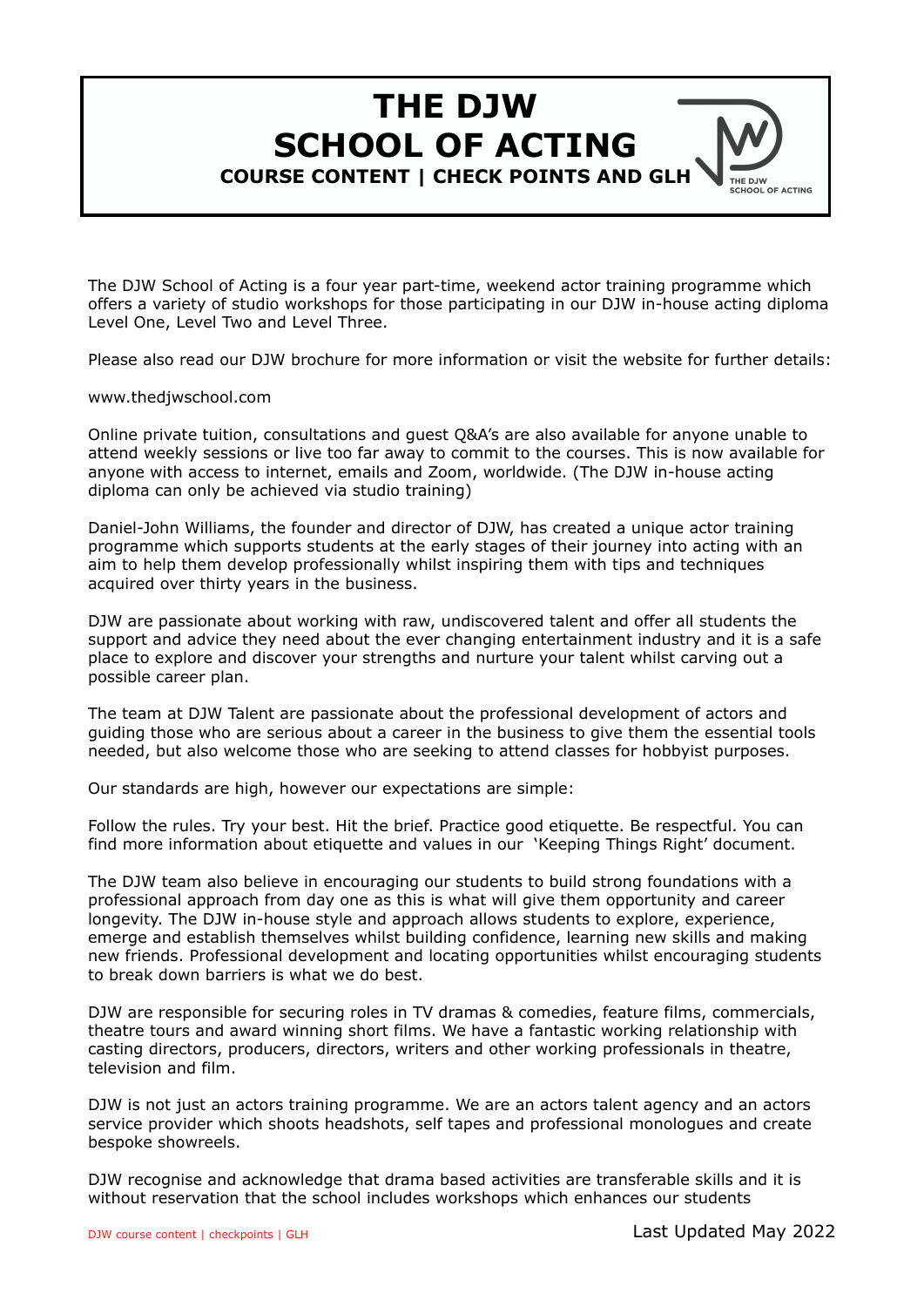confidence and creative thinking. The aim of The DJW School of Acting is to allow each individual the chance to soundboard their thoughts and feelings and express those ideas through a safe and supportive platform. DJW encourage all ages to work as part of a creative ensemble and also to develop as a professional solo artist.

## **WHY CHOOSE DJW ACTOR TRAINING**

DJW founder and director; Daniel-John Williams is the course content creator and developer of all the training undertaken at each DJW school and he uses experiences obtained during his time training and working as a professional or with professionals as an actor, producer, director, agent and casting director and has carefully selected workshops to challenge students to think outside the box, inside the box and in some cases with no box at all.

Daniel-John Williams has been involved in the industry since 1992 and has a wealth of experience and knowledge in theatre, television & film and he has creatively contributed to countless projects in various capacities and roles.

Daniel-John Williams continues to work in theatre, television and film as an actor, producer, casting director and agent. He brings his knowledge and experiences back to DJW students to be able to share the tricks and treasures of the industry, so they too can be part of this exciting entertainment business.

In 2021 Daniel was asked by BBC's Strictly Come Dancing to offer a personal, private acting masterclass to Sara Davies and she sailed through to the next round with rave reviews from the judges saying 'The acting worked wonders' -

The DJW School of Acting (DJW Talent) has received QA International recognition at GOLD level since 2015-2022 and is registered with QAI for the excellent services that we provide.

## **SEEDLING COURSES | IN-HOUSE DIPLOMA APPROACH**

DJW actor training consists of multiple sets of modules, strategically designed to enhance the actors knowledge, confidence and experiences. These modules are put into four sections, which upon completion awards the student our DJW actor training in-house diploma. DJW inhouse diplomas are awarded to all students that complete the course. Students are able to engage in **part certification** or **complete certification** with us and the courses can be done in any order. Part 1, Part 2, Part 3 and Part 4 in Levels 1, 2 and 3.

#### **SEEDLING COURSES EXPLAINED**

The word seedling is used to illustrate the journey and growth of each actor throughout each module. They will start by planting their feet firmly into the course and whilst they **explore** themselves and others, they will be set challenges and scenarios which allows them to **experience** the industry and the world of acting so they can **emerge** from seedlings to grow and evolve to **establish** themselves as strong contenders in the world of casting in theatre, television and film.

Level 1 & 2 are aimed at ages 12-15 whilst Level 3 is aimed at ages 16+ (with no upper age limit)

Students will enrol onto a one year membership plan which will cover modules designed for each part certification.

Students are under no obligation to complete the entire diploma and you should not consider DJW as a substitute to higher education as we are not connected to a governing body with accreditation. You can complete the course in any order, but when a student signs up as a Member for the year, they acknowledge and agree that they are committed to completing the school year and all fees must be settled via the payment plan you selected when registering. It is possible to join DJW for one to four years and students will be awarded part certification for each year passed with a full certification awarded when all four years are complete.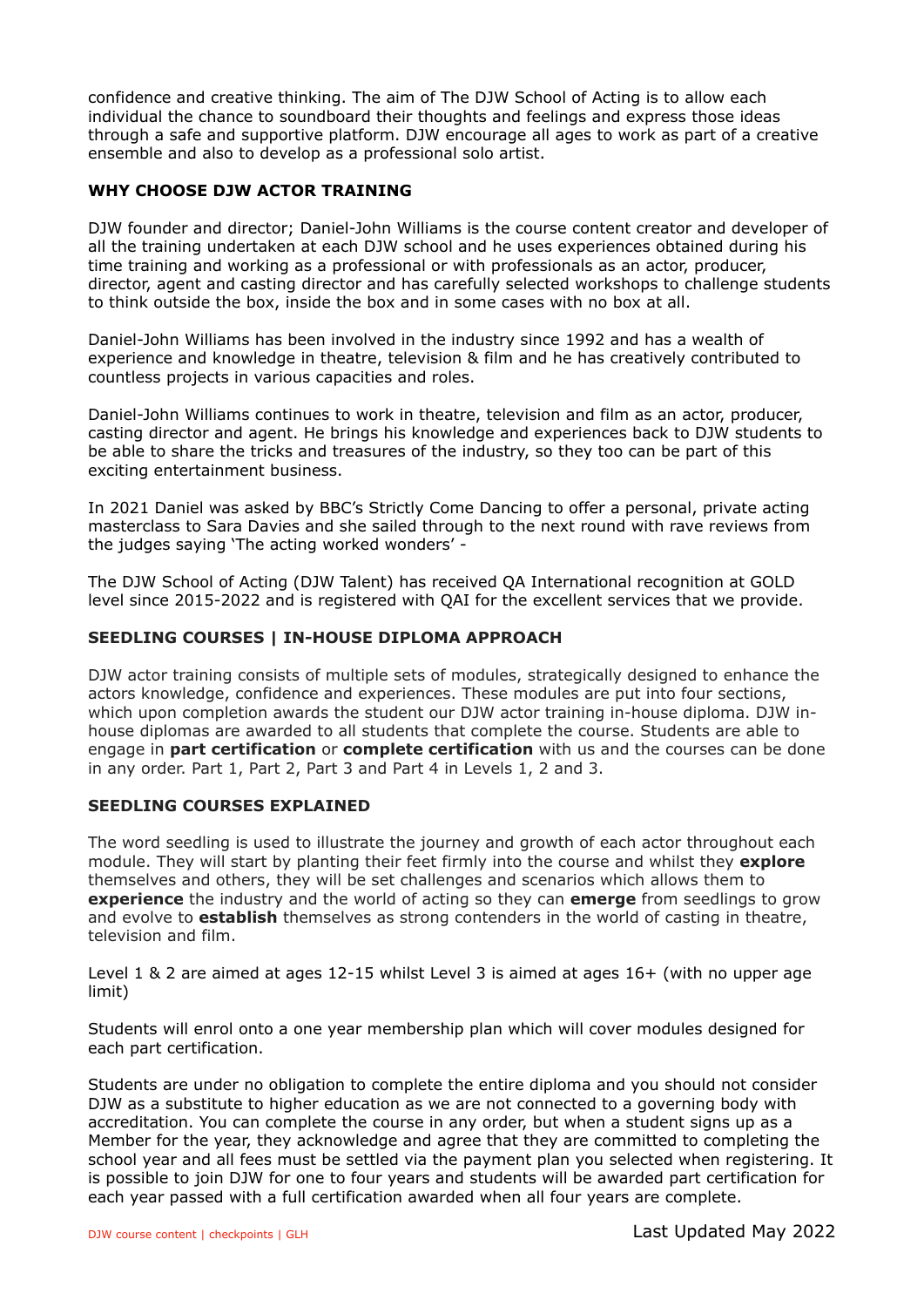The modules are carefully designed to offer students a unique approach to acting whilst developing confidence in performance and character building which will better equip them for the industry. Once a four year course has been completed, it doesn't have to end there. DJW realises that keeping up skills is paramount to staying focussed and creative. Like any athlete, training never ends.

#### **What does a year look like with DJW?**

Recently we named our programmes, so they could be easily identifiable.

Year of the Lion (176 hours) - Part certification awarded if 75% of the course completed

Year of the Eagle (176 hours) Part certification awarded if 75% of the course completed

Year of the Ox (176 hours) Part certification awarded if 75% of the course completed

Year of the Man (176 hours) Part certification awarded if 75% of the course completed

*704 Guided Learning Hours in total.* (DJW IN-HOUSE ACTING DIPLOMA COMPLETE)

Each year the student will experience a different frame of reference and over the course of four years, each student will have changed, grown and developed giving them new ideas and perspectives both creatively and personally, thus making way for any repeated modules to have more evolved outcomes and not become boring or feeling of being repetitive.

Once 704 guided learning hours have been achieved over the four year diploma programme and 75% or above attendance has been achieved, it doesn't have to stop there, students can continue training with DJW for the community element, keeping up skills and participate in any end of year projects whilst focussing on professional development, exercising their creativity and continuing to build confidence and meet up with friends.

DJW Workshops may cover improvisation, presentations, devising, scripted work, mime, movement, ensemble and solo work, breaking down scripts, character development, confidence building, industry knowledge, stage craft, voice and accents, professional development, understanding human behaviours, imaginative spaces and everything else you need for your actors toolkit.

DJW also encourage actors to engage in headshot, self tape and professional monologue shoots and showreel days. *(Additional fees will apply)* to help build portfolios when applying for work.

#### **THE DJW IN-HOUSE BAMBOO ACTING DIPLOMA**

Each year students can complete part certification which will contribute towards the final DJW in-house diploma *(which takes four years to complete)* In order to be awarded a DJW in-house diploma, students will be required to engage in and complete all four parts. If a student attends for just one year, they will be awarded part certification. If a student decides to attend for a second year they will receive the second part certification until they reach the end of the four years, which is when students will be awarded a DJW in-house diploma complete certification. If a DJW diploma has been completed, you can continue your training with us to focus on furthering your professional development, exercising your creativity or for hobbyist and confidence building purposes.

Students are under no obligation to work towards a diploma in any of the part certifications or complete certifications, so long as the student not taking part is not disruptive to the other students who are studying for certification. We encourage everyone to work towards part and complete certifications, however; we appreciate everyone has a unique set of circumstances which we value and respect.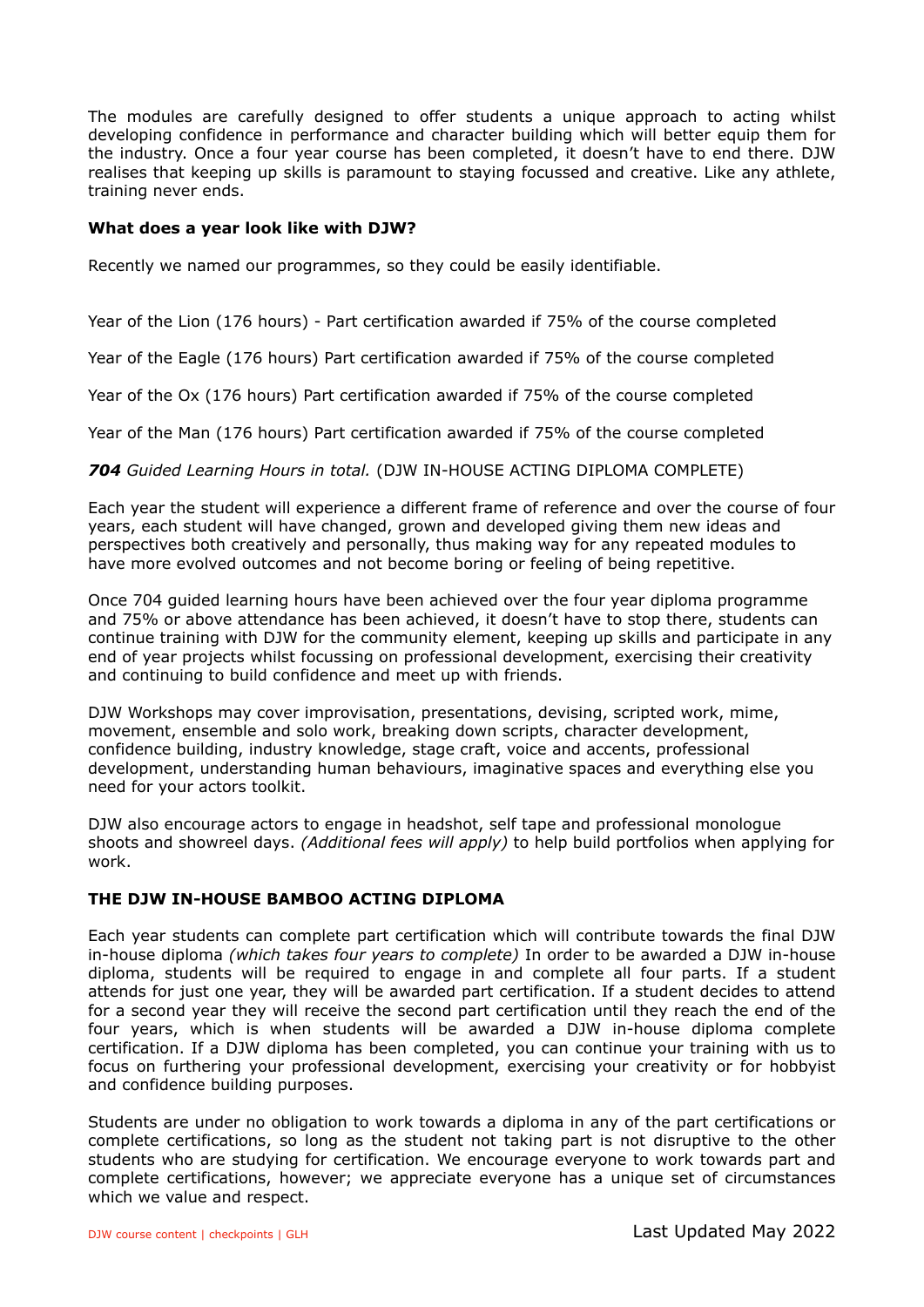Every week DJW students will engage in four hours contact time in the studio with a qualified tutor that will offer a platform for everyone to explore, experience, emerge and establish themselves, which will better prepare them for the industry. Four hours is the minimum amount a student is required to complete.

Upon joining the school in September, students will be asked to join as a Member for that year and the course will run from September-July of which all fees must be paid.

The deadline for enrolment and registration is in July - August every year. Any late arrivers will not be eligible to enrol past December and only if spaces are available. Please note that membership and fees will need to be settled before a student can participate in workshops. If you are joining late in October, November or December, you may be required to settle any class fees missed and membership payments from September of that entry point.

## **POINTS OF ENTRY**

Anyone wishing to join the school in any of our locations should read the terms and conditions which can be located on the website or upon request. There will be no points of entry after December. All courses have an early entry point in July and August, for a September start. All courses end in July. You do not have to complete the course in any specific order, giving you the flexibility to join any year. You are also not obliged to take part in the diploma, which may result in your non permission to perform at an end of year project. DJW have important checkpoints throughout the year to assess students achievements, shortfalls, attendance, attitude to class and overall wellbeing and development.

## **CHECK POINTS**

Regular attendance is paramount, in order for the students to be awarded part or completed diploma certificates. DJW endeavour to audit the school quarterly and attendance is part of that audit. The DJW team members and students will be able to provide feedback at these quarterly checkpoints *(Please see more details below under GLH)* This will also give the students chance to raise any questions, queries, concerns, compliments, complaints or comments regarding the structure or workload of the diploma or to seek additional information to allow them a deeper insight into a subject matter.

Every DJW audit may also create an opportunity for students to receive comprehensive feedback from a tutor or head office and an opportunity to discuss career options, character development, areas of potential improvement and appraisals. Student attendance, etiquette, behaviour and contributions to the course will be monitored and feedback will be provided to ensure the student is on the right path to being awarded a diploma in part or in full.

Students are monitored on their commitment and determination to classes, efforts in rehearsals and any end of year performances along with level three written assignments being encouraged to help contribute towards certification. DJW team members and management may ask to see portfolios throughout the year or invite students to hold presentations.

If a student is falling behind in their studies, for example: if they can't keep up with course content or they are showing low attendance, unable to demonstrate a consistent professional attitude or are unable to clearly demonstrate or present a strong work ethic, support will be given and DJW will host reviews regularly and may invite a student to discuss options to support them in obtaining certification. Students who are constantly disruptive, may be asked to leave the school without warning or a refund.

#### **GUIDED LEARNING HOURS (GLH)**

Students wishing to take part in the diploma certification in part or in full should endeavour to complete three to four hours training every week which is approximately 16 hours per month. Each student should have a target of reaching 176 guided learning hours in the 11 month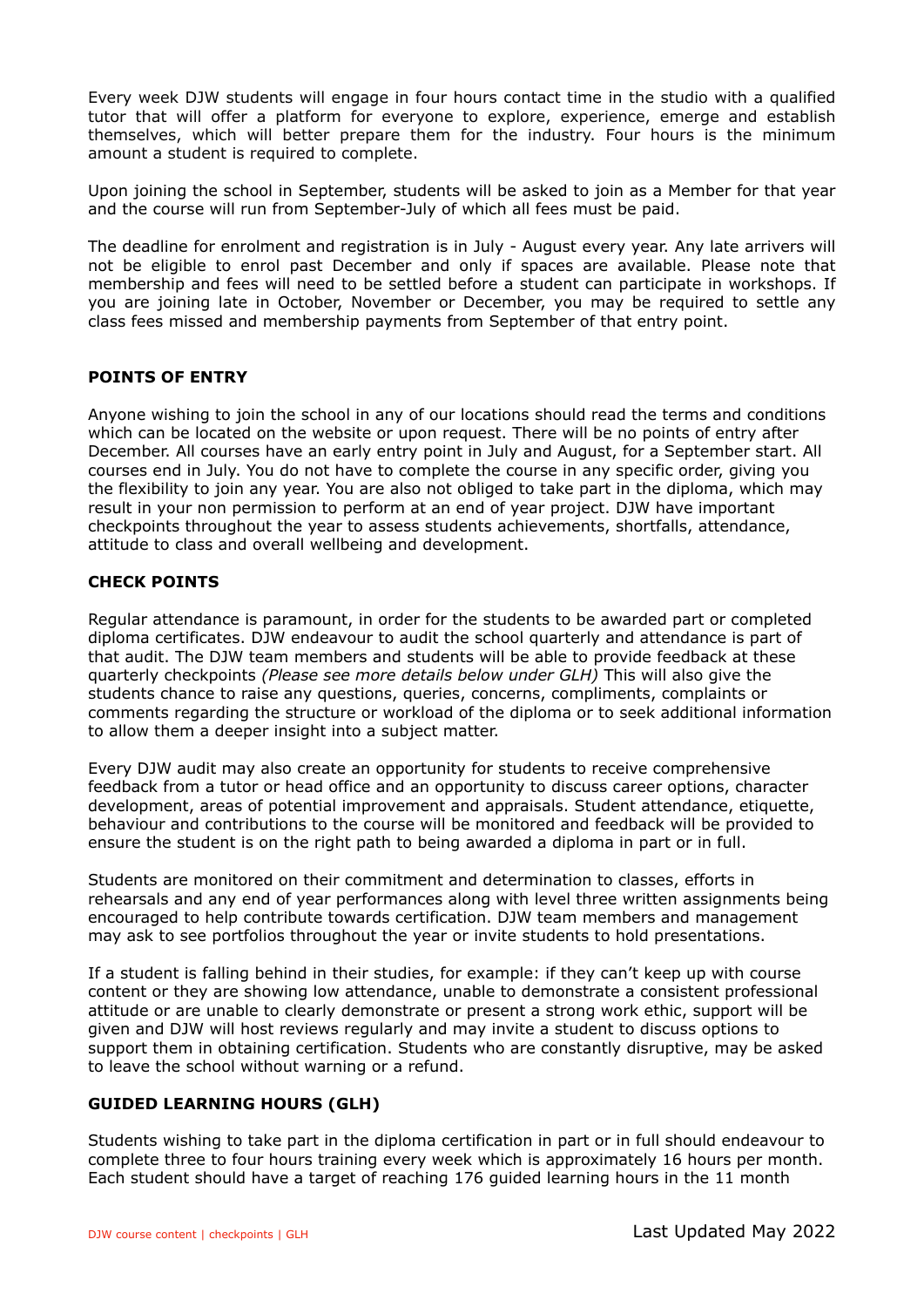period to be awarded part certification. In order to complete the entire diploma, a student must strive towards 704 guided learning hours.

DJW appreciate students may become unwell, need additional holidays and breaks and we are flexible with our commitment to being reasonable, realistic and fair when authorising absences. However after our checkpoint reviews and audits, student attendance will need to be monitored to ensure the diploma attendance is above 75%.

In April and December DJW will have a two weeks holiday. These are included in the school timetable. DJW are not open in August.

Students are encouraged to participate in all rehearsals, fundraising events, performances and if a student is unable to attend this may also result in a student being unable to perform in a final end of year project.

#### **BREAKDOWN OF GLH**

FOUR HOURS PER WEEK

SIXTEEN HOURS PER FOUR WEEKS

FORTY FOUR WEEKS PER YEAR (176 hours) **(Part Certification Awarded)** 

FOUR YEARS IN TOTAL (704 hours) **(Completed Certification Awarded)**  We have given an example of how the years will look below:

YEAR of the lion) 44 weeks training YEAR of the eagle) 44 weeks training YEAR of the ox) 44 weeks training YEAR of the man) 44 weeks training

Students will be awarded one of the following:

**Explore** (A student has 75% or more, class attendance and offered an acceptable amount of attitude, commitment and effort towards the course to be awarded EXPLORE)

**Experience** (A student has 75% or more, class attendance and offered a good amount of attitude, commitment and effort towards the course and successfully contributed creatively with breakthrough moments becoming more evident during class, to be awarded EXPERIENCE)

**Emerge** (A student has 75% or more, class attendance and offered a very high stand in attitude, commitment and effort towards the course and contributed a unique creative approach to the course, demonstrating examples with efficiency and knowledge with regular breakthrough and standout moments to be awarded EMERGE)

**Establish** (A student has 75% or more, class attendance and offered an extremely high standard in attitude, commitment and effort towards the course and can successfully demonstrate that they have Established themselves within the course, with examples of work, including knowledge, leadership skills, standout performances and confidence in all aspects of the course to be awarded ESTABLISH)

#### **WRITTEN ASSIGNMENT**

The written assignments may be required by level three students at the end of August each year to help maximise their chances of obtaining part of full certification. If DJW has identified a student as falling behind, a written assignment may help contribute to the passing of the year. Students must be able to clearly demonstrate key points of the course content and prove any research and findings on discussions and modules completed. The student should be able to reflect on the year and be able to put everything into a documented written assignment.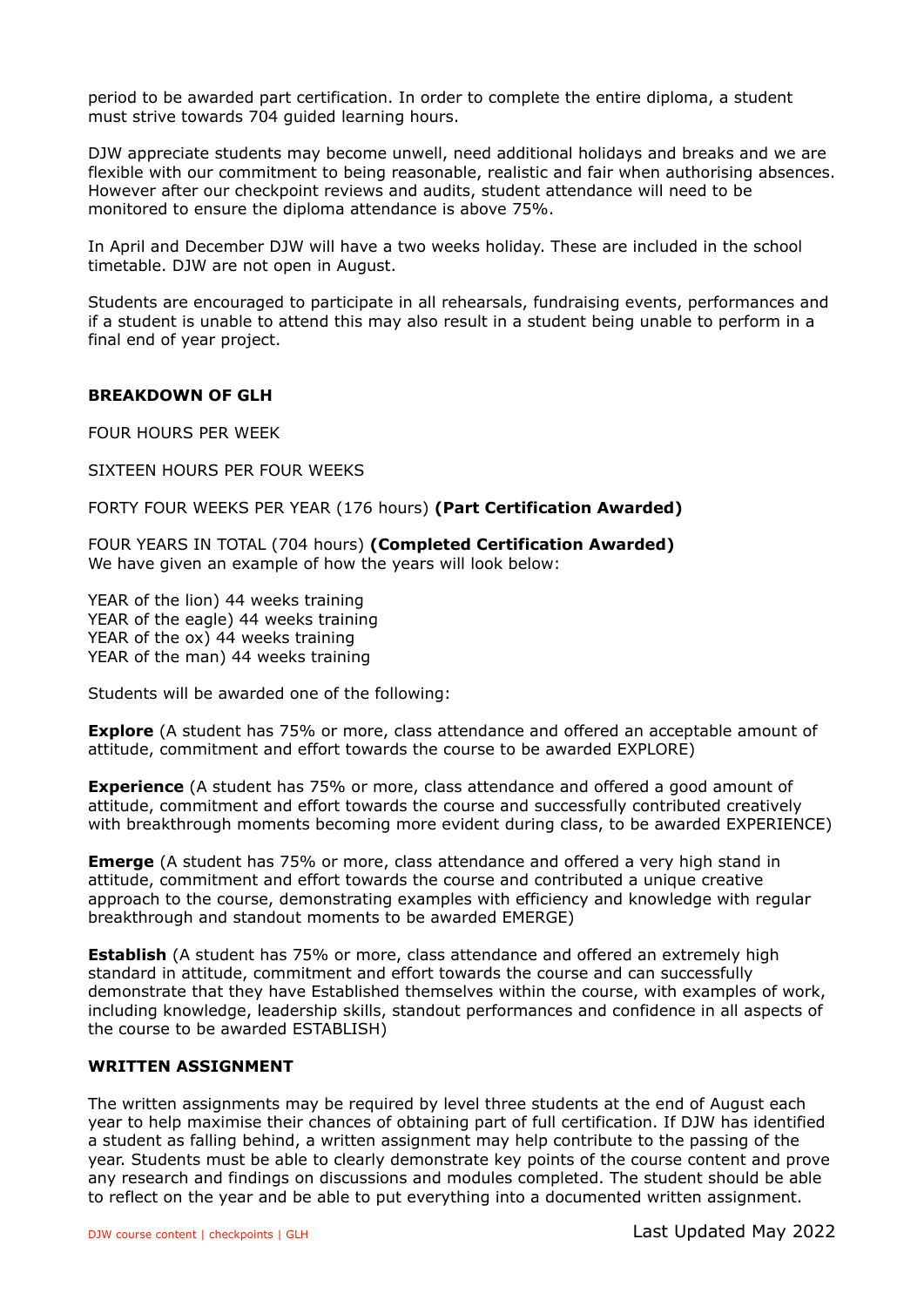The instructions for the written assignment are to write about the experience of that year, focussing on the individuals struggles and challenges, obstacles the student has overcome along with passages describing technique and practices used in a 2,000 - 4,000 word assignment by the end of August. This will give students enough time to go over notes, share ideas with other students and complete the written assignment at the end of the year or after the end of year project has been completed in July. DJW are interested in personal development and growth with a particular focus on breakthrough moments during the course. Students should keep a tidy and completed portfolio along with regular record keeping throughout the course.

## **PORTFOLIOS**

Portfolios will be used throughout the year, for record and note keeping, collecting monologues, duologues, scenes and warm up exercises. The portfolio is an important part of the development of each student. DJW team members, tutors and management can ask students to complete research or homework for the next session and it is important for students to keep the portfolio updated, neat and tidy. The portfolio is also a place for students on all levels to write down any messages intended to inform parents or themselves, any additional changes due or important notices. Portfolios will be the driving manual for all students and will become a point of reference for those engaging in the diploma or those wishing to recap on content within the training. Students should use the portfolio as a point of reference. At some point in your training you may be asked to lead a student workshop, known as a student leadership. Please be prepared to host a two hour workshop.

## **CONTINUED SUPPORT | PASS AND FAIL**

DJW will monitor attendance, homework returns, portfolios and end of year assignments and performances (including rehearsals) to determine if a student is eligible for a diploma in part or in full. If a student is not able to meet the requirements of the diploma, they are still able to continue training and complete the course but may not be eligible for in part or full certification. Student attendance, etiquette, behaviour and contributions will be monitored throughout the year and feedback can be given if requested to ensure the student is on the right path to successfully completing the course with a part or in full certification. A student who is falling behind may not be eligible to perform at any possible end of year projects.

**NONE OF THE TIME:** Students will not be able to receive a DJW in-house diploma, in part or in full if they do not attend classes via the GLH (Guided Learning Hours) or are not able to demonstrate points from the list above.

**SOME OF THE TIME:** Students will be supported and quided through stages of the diploma which might help them manage their time better so they can be awarded a part or complete diploma certification. It is highly unlikely a student can pass the diploma in part or in full if their attendance is lower than 75% or their portfolios and assignments, attitude and efforts in class falls below standard *(students can still continue to programme with DJW but will not be awarded certifications and may not be invited to perform at the end of year projects) A student will need to contribute more to the class and show a willingness to learn and show evidence of what they have taken from the workshops.*

**MOST OF THE TIME:** You will be given an appraisal and guidance on how to maintain this level of input and be given advice on how to guarantee a part or complete diploma certification. Most of the time is when a student has attended classes approximately 75%.

**ALL OF THE TIME:** You are on the right track for a guaranteed part or complete diploma certification if you continue at this level of attendance and dedication to the course. Your attitude, record keeping and overall contribution is of an extremely high standard. You can clearly demonstrate and explain your findings and things you have understood.